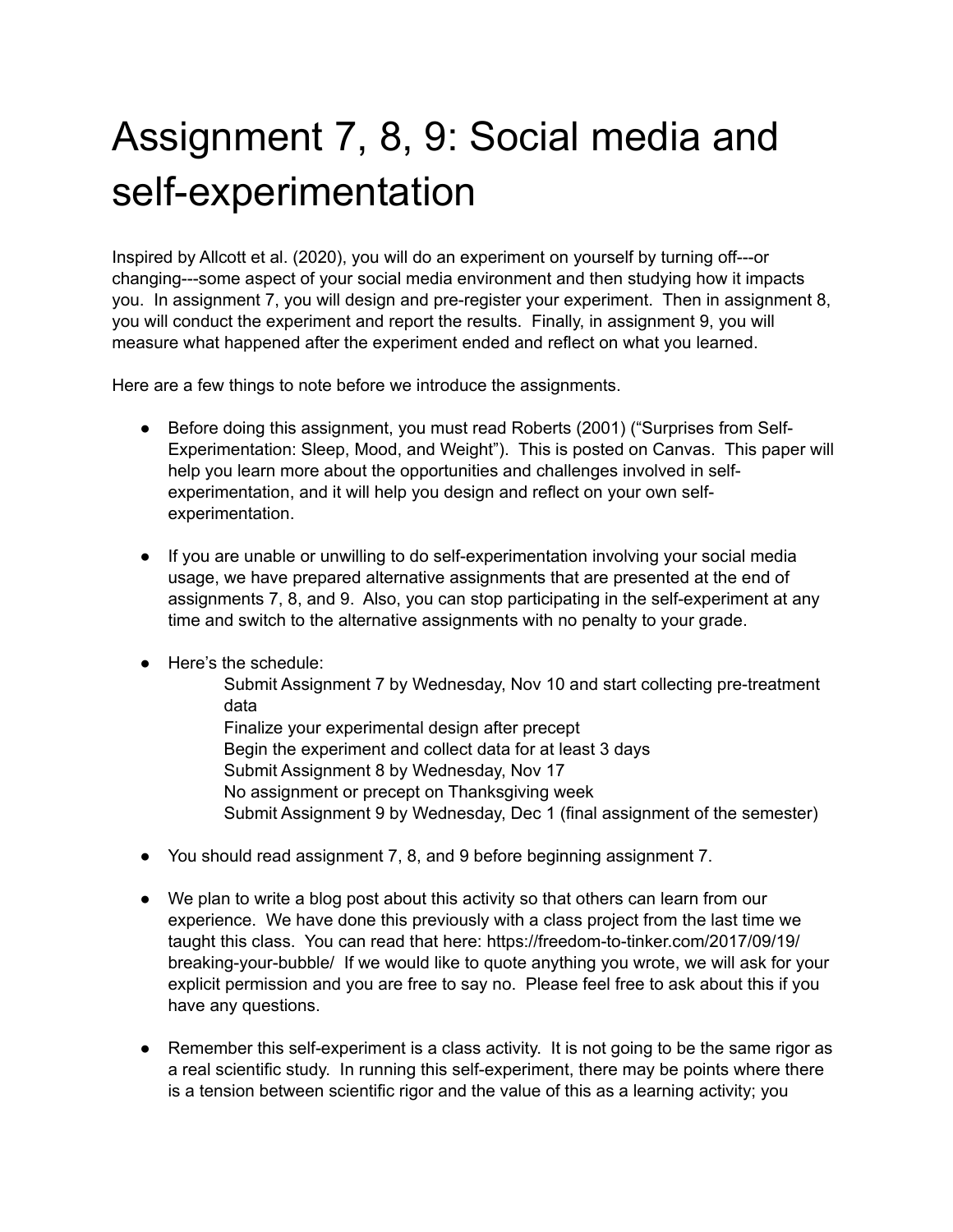should always choose the approach that will maximize learning for you. For example, if this was a real research project, we would have put much greater care into standardizing the measurements. But, from the perspective of a learning activity, you learn more by designing your own study. Also, there may be points where there is a tension between scientific rigor and making the assignment too burdensome. We have tried to strike a reasonable balance. These kinds of tensions---between rigor and learning and between rigor and participant burden---are things we can and should discuss in precept.

● These assignments may deal with emotional issues like stress, loneliness, and anxiety. You should know that Princeton makes available numerous services to help support you through difficult moments. You can learn more about confidential mental health services available on campus at https://uhs.princeton.edu/counseling-psychological-services. You can learn more about other forms of support available through the Office of Religious Life at https://religiouslife.princeton.edu/.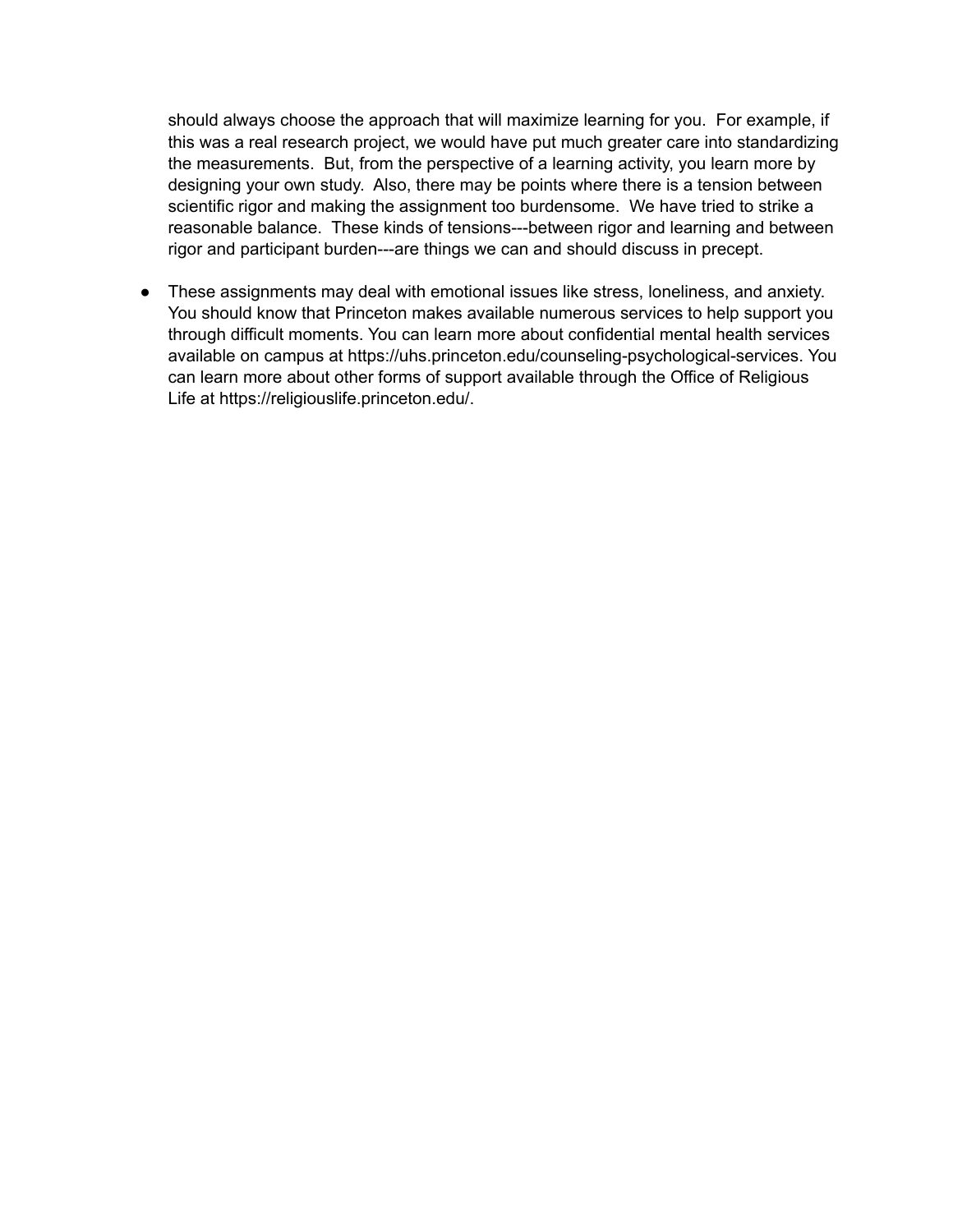## Assignment 7: Design

We will use the Allcott et al. study as a template that you can personalize to suit your own life. Now you should design your own self-experiment about social media usage.

Step 1) Design an intervention. Allcott et al. had people delete Facebook for about 1 month. You could stop using a specific social media platform. However, you are welcome to get a bit more creative too: you could try to somehow alter how you use one platform (e.g., turn off notifications) or you could change how you use multiple platforms.

There are many possible interventions, so what makes a good intervention? Broadly speaking, good intervention will lead to research that is both interesting and important. We expect that there will be two main motivations for intervention: scientific and wellness. If you have a more scientific motivation, you could imagine designing an intervention that would allow us to expand our knowledge of how and why social media impacts people. If you would like to design a scientifically-motivated intervention, you should review the list of "outstanding questions" on Kross et al. (2021, p 63). If you have a more wellness-based motivation, you could try to design an intervention that will improve some specific aspect of your personal wellness.

Whatever you decide, your intervention should be described so clearly that someone else (e.g., your preceptor) could implement it in exactly the same way you did. You should describe what you will do and how long you will do it for. Also, you should not do an intervention that you expect will harm you.

When considering the timing of your intervention, be sure to consider how weekdays and weekends may impact your result. Ideally, you will have some weekday and weekend data for both the pre-treatment and treatment periods.

Step 2) Pick your outcomes. Allcott et al. had nine families of outcomes variables (see Sec 1.C, p 639). **You must have at least three families of outcomes**, and each outcome could be made up of several measures. You must keep the first two families of outcomes below but you can add as many additional families or outcomes as you'd like.

- **Subjective well-being**. One of your families of outcomes should be subjective wellbeing which you should measure using what Allcott et al. call the SMS questions (but you don't have to do them over SMS): SMS happiness, SMS positive emotion, and SMS not lonely (see p 642 for exact wording).
- **Substitute time uses**: Another one of your outcomes should be substitute time uses, which you can assess by reporting which activities you did more of and less of during the experiment (note: Allcott et al. had a slightly more complicated way to measure it).
- **Your choice**. You can choose the final family of outcomes and what questions or methods you use to measure it. You can measure it either with survey data or digital trace data (e.g., data from something like Apple Screen Time). If you decide to measure outcomes using survey questions you should not make up your own, because that is hard to do well. In survey research, it is much better to directly copy what was done in a high-quality study (and cite the study). This way your work is more comparable with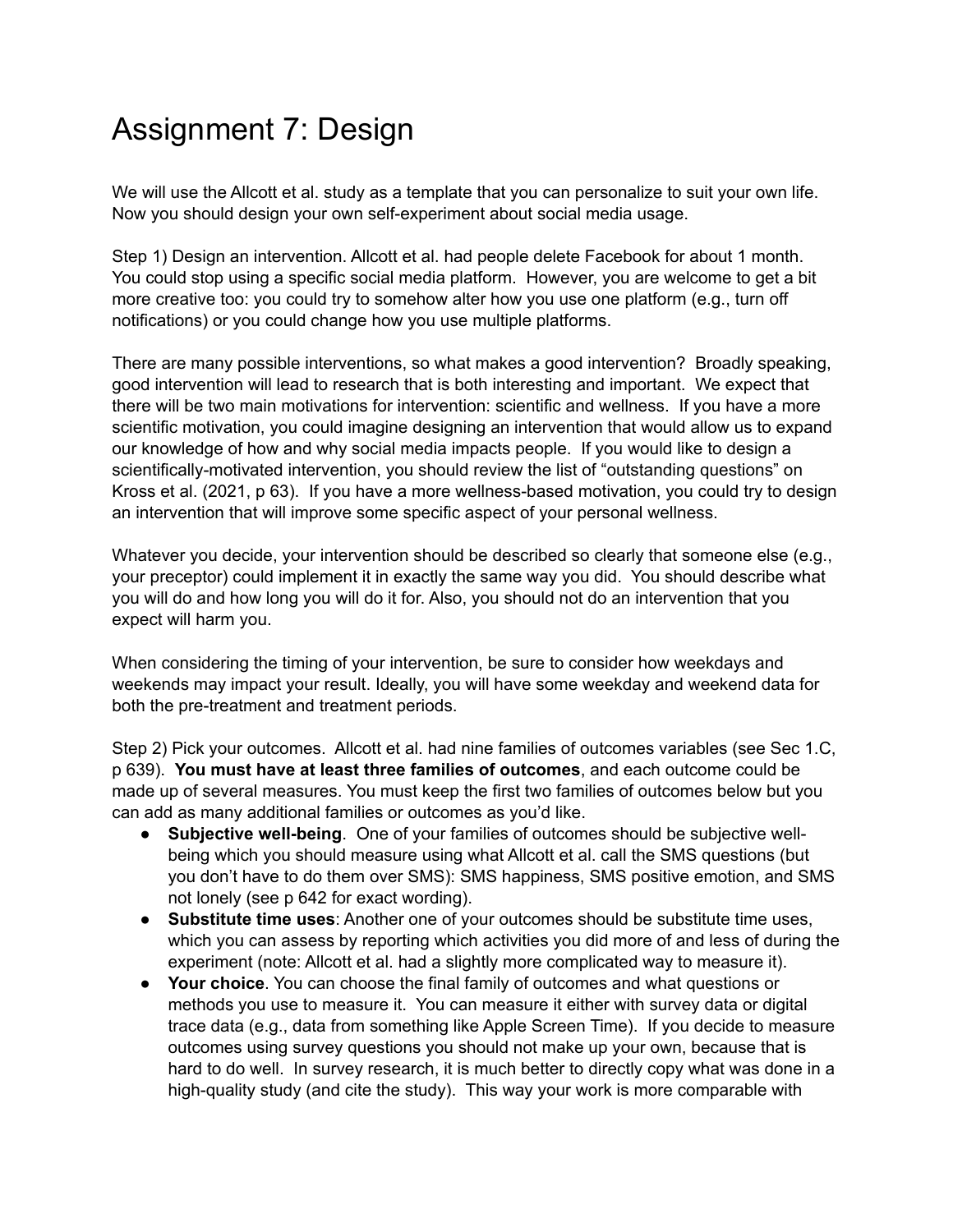others and you should assume that the other researchers thought carefully and probably tested how to word the question and answer choices. So, in this case you are welcome to directly copy outcomes and questions from Allcott et al.

You are welcome to have more than three outcome families if you wish.

Step 3) State your hypothesis/hypotheses. What do you think is going to happen? Be sure to state your hypothesis/hypotheses in a way that allows them to be judged against the data you collect. If your hypothesis can't be wrong, then it is not specific enough.

Step 4) Before your experiment begins, start measuring your outcomes. This gives you some "before" data which you can compare to the data during and after the treatment. Given the timing, you might not have many days of pre-treatment data.

You will submit your design at the regular time (Wednesday at 11am) by filling in the template below. We will discuss the designs in precept so that you can hear about what your classmates are doing. Then after your precept you will have 24 hours to submit a revised design, if you wish. After that your experiment should begin.

Here's a template you can use to submit your design.

Assignment 7: Designing social media self-experimentation Sociology 204: Social Networks Upload to Canvas by Wednesday, November 10, 2021 at 11am Please upload your homework to Canvas.

PUID: [fill in here]

Intervention: [fill in here, remember this should be described clearly enough that someone else (e.g., your preceptor) could follow the same intervention exactly]

Motivation: [Here you should explain a bit more context about your design. Why did you pick this particular intervention and outcome? What shapes your hypothesis?]

Outcomes:

| Family                | Variable name        | <b>Question text</b>                                                                                             |
|-----------------------|----------------------|------------------------------------------------------------------------------------------------------------------|
| Subjective well-being | <b>SMS happiness</b> | Overall, how happy do you<br>feel right now on a scale from<br>1 (not at all happy) to 10<br>(completely happy)? |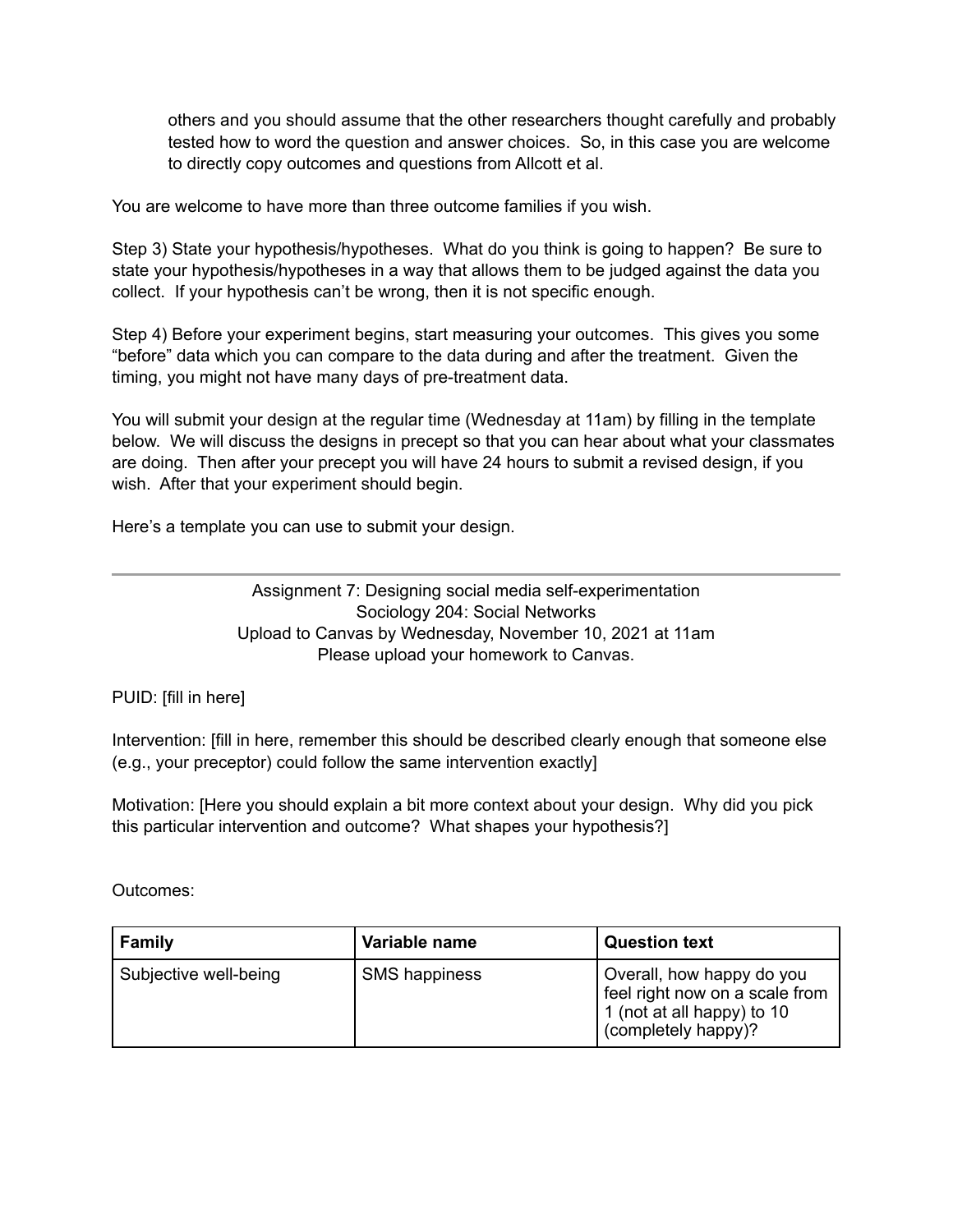| Subjective well-being | SMS positive emotion | What best describes how you<br>felt over the last ten minutes?<br>1: Lonely/left out<br>2: Shameful/guilty<br>3: Absorbed in doing<br>something worthwhile<br>$4:$ Sad<br>5: Loving/tender<br>6: Bored<br>7: Happy<br>8: Angry<br>9: Worried<br>10: Other positive feeling<br>11: Other negative feeling<br>12: Other neutral feeling |
|-----------------------|----------------------|---------------------------------------------------------------------------------------------------------------------------------------------------------------------------------------------------------------------------------------------------------------------------------------------------------------------------------------|
| Subjective well-being | SMS not lonely       | How lonely are you feeling<br>right now on a scale from 1<br>(not at all lonely) to 10 (very<br>lonely)?                                                                                                                                                                                                                              |
| Substitute time uses  | Time use             | Open ended question: How<br>did the experiment change<br>how I used my time today?                                                                                                                                                                                                                                                    |
| Outcome family 3      |                      |                                                                                                                                                                                                                                                                                                                                       |

Hypothesis/hypotheses: [What do you think is going to happen? Be sure to state your hypothesis/hypotheses in a way that allows them to be judged against the data you collect. If your hypothesis can't be wrong, then it is not specific enough.]

Possible alternative results: [How confidence are you in your hypothesis? What else do you think might happen? Remember that Roberts talks about the many surprises of selfexperimentation.]

Difficulty: [How difficult do you think it will be to run this treatment? You could compare this to other challenging things like staying awake when you are tired or performing a difficult athletic challenge.]

We will assess your template using the following rubric.

An excellent template will have the following elements:

- Intervention that is described clearly enough that it could be replicated by someone else (e.g., your preceptor)
- A clear motivation that is closely related to the design
- Adding a family of outcome measures that is clearly related to your intervention and hypothesis